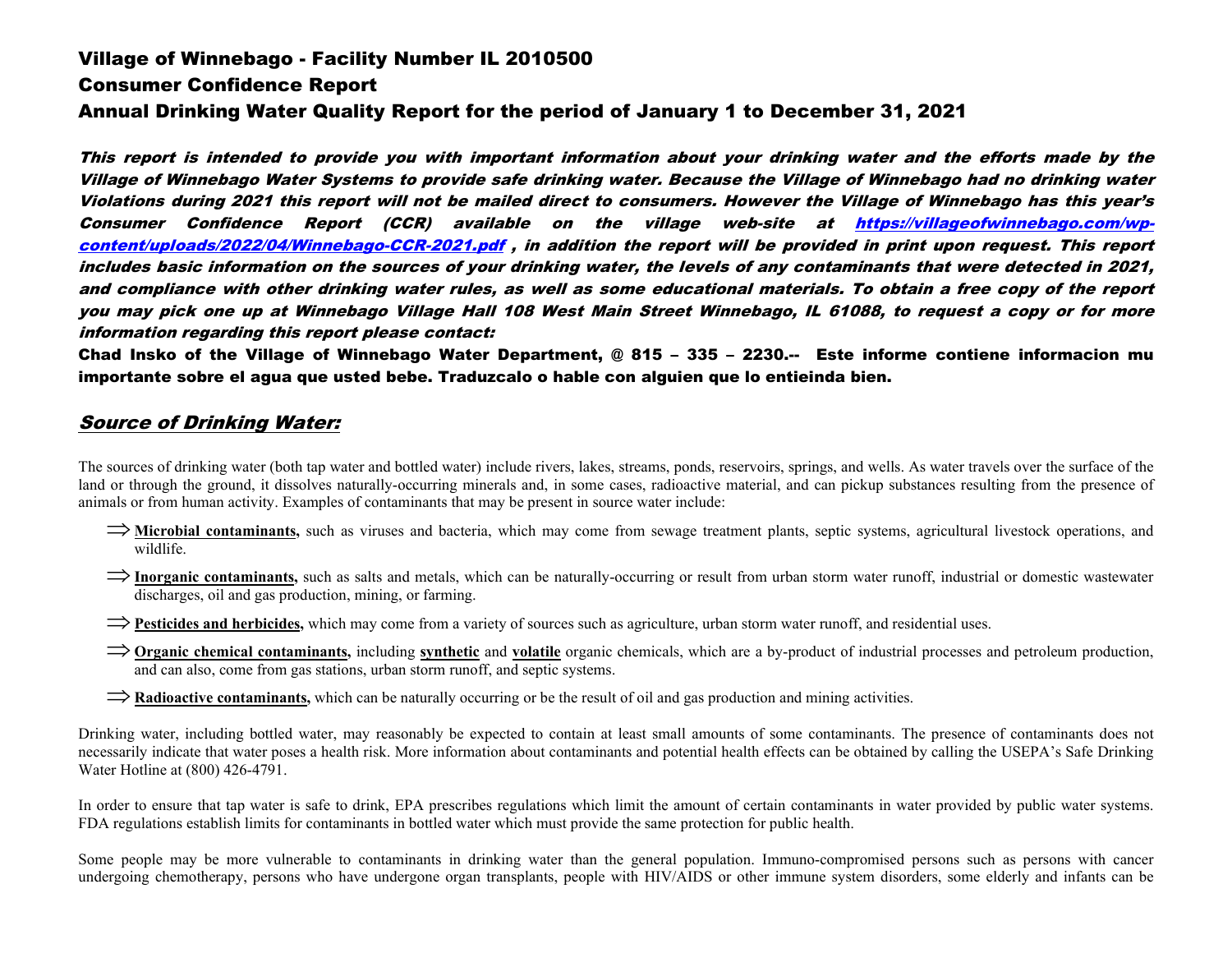particularly at risk from infections. These people should seek advice about drinking water from their health care providers USEPA/CDC guidelines on appropriate means to lessen the risk of infection by Cryptosporidium and other microbial contaminants are available from the USEPA's Safe Drinking Water Hotline (800-426-4791).

If present elevated levels of lead can cause serious health problems, especially for pregnant women and young children. Lead in drinking water is primarily from materials and components associated with service lines and home plumbing. We cannot control the variety of materials used in plumbing components. When your water has been sitting for several hours, you can minimize the potential for lead exposure by flushing your tap for 30 seconds to 2 minutes before using water for drinking or cooking. If you are concerned about lead in your water, you may wish to have your water tested. Information on lead in drinking water, testing methods, and steps you can take to minimize exposure is available from the Safe Drinking Water Hotline or a[t http://ww.epa.gov/safewater/lead.](http://ww.epa.gov/safewater/lead) 

#### PFAS Detection:

In 2020, Our PWS was sampled as part of the State of Illinois PFAS Statewide Investigation. Eighteen PFAS compounds were sampled, and none were detected in our finished drinking water. For more information about PFAS health advisories http://www2.illinois.gov/epa/topics/water-quality/pfas/Pages/pfas-healthadvisory.aspx

We want our valued customers to be informed about their water quality. If you would like to learn more, please feel welcome to attend any of our regularly scheduled meetings. The source water assessment for our supply has been completed by the Illinois EPA. If you would like a copy of this information, please stop by Village Hall or call our water operator at **815-335-2230**. To view a summary version of the completed Source Water Assessments, including: Importance of Source Water; Susceptibility to Contamination Determination; and documentation/recommendation of Source Water Protection Efforts, you may access the Illinois EPA website at [http://www.epa.state.il.us/cgi-bin/wp/swap-fact-sheets.pl.](http://www.epa.state.il.us/cgi-bin/wp/swap-fact-sheets.pl)

### Source Water Information:

- $\triangleright$  The source of drinking water used by Winnebago is Ground Water
- $\triangleright$  Well #2 (11668) (Active) Ground Water 200 East Main Street-- 250 gpm line shaft well
- $\triangleright$  Well #3 (11669) (Active) Ground Water 400 East McNair Rd.- 575 gpm line shaft well
- $\triangleright$  Well #4 (01219) (Active) Ground Water 309 West Main Street—1000 gpm line shaft well

### Source Water Assessment:

We want our valued customers to be informed about their water quality. Because the Village of Winnebago had no drinking water violations in 2021, the community received a method of delivery waiver and will not be direct mailing this report to our customers. However, copies are available at Village Hall 108 W. Main St. Winn. Il, 61088 and can be viewed on the Village of Winnebago website wwwvillageofwinnebago.com If you would like to learn more, please feel welcome to contact our water operator at 815-335-2230, or attend any of our regularly scheduled meetings at the Village Hall 108 W. Main St. Winnebago, times and dates are posted in advance and available on the Village web-site www.villageofwinnebago.com. The source water assessment for our supply has been completed by the Illinois EPA. If you would like a copy of this information, please stop by Village Hall or call our water operator at 815-335-2230. To view a summary version of the completed Source Water Assessments, including: Importance of Source Water; Susceptibility to Contamination Determination; and documentation/recommendation of Source Water Protection Efforts, you may access the Illinois EPA website at http://www.epa.state.il.us/cgi-bin/wp/swap-fact-sheets.pl.

Based on information obtained in a Well Site Survey published in 1989 by the Illinois EPA, several potential sources are located within 1,000 feet of the wells. The Illinois EPA has determined that the Winnebago Community Water Supply's source water is not susceptible to contamination. This determination is based on a number of criteria including; monitoring conducted at the wells; monitoring conducted at the entry point to the distribution system; and available hydro geologic data on the wells. Furthermore, in anticipation of the U.S. E.P.A's proposed Ground Water Rule, The Illinois EPA has determined that the Winnebago Community Water Supply is not vulnerable to viral contamination. This determination is based upon the evaluation of the following criteria during the Vulnerability Waiver Process: the community's wells are properly constructed with sound integrity and proper siting conditions; a hydraulic barrier exists which should prevent pathogen movement; all potential routes and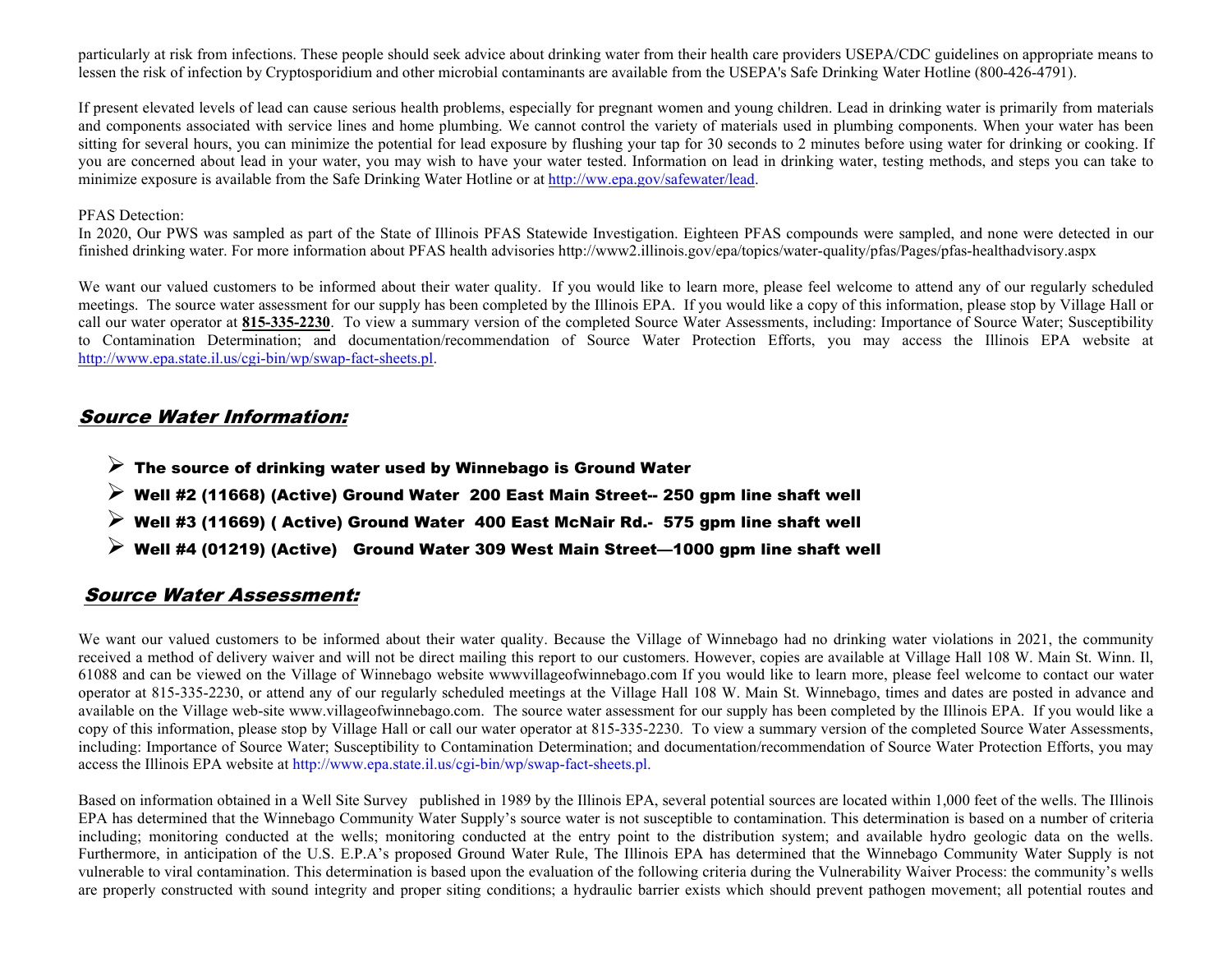sanitary defects have been mitigated such that the source water is adequately protected; monitoring data did not indicate a history of disease outbreak; and the sanitary survey of the water supply did not indicate a viral contamination threat. Because the community's wells are constructed in a confined aquifer, which should prevent the movement of pathogens into the wells, well hydraulics were not considered to be a significant factor in the susceptibility determination. Hence, well hydraulics were not evaluated for this system groundwater supply.

# Water Quality Test Results:

# The following tables contain scientific terms and measures, some that may require explanation.

Definitions:

Avg: **Avg:** Regulatory compliance with some MCL's are based on running annual average of monthly samples.

| <b>Level 1 Assesment:</b>                                                                          | A Level 1 assessment is a study of the water system to identify potential problems                                                                                                                                                                                                         |  |  |  |  |  |  |  |
|----------------------------------------------------------------------------------------------------|--------------------------------------------------------------------------------------------------------------------------------------------------------------------------------------------------------------------------------------------------------------------------------------------|--|--|--|--|--|--|--|
|                                                                                                    | And determine (if possible) why total coliform bacteria have been found in our water system.                                                                                                                                                                                               |  |  |  |  |  |  |  |
| Level 2 Assessment                                                                                 | A Level 2 assessment is a very detailed study of the water system to identify potential problems and determine (if possible) why an                                                                                                                                                        |  |  |  |  |  |  |  |
|                                                                                                    | E.coli MCL violation has occurred and/or why total coliform bacteria have been found in our water system on multiple occasions.                                                                                                                                                            |  |  |  |  |  |  |  |
| Maximum Contaminant Level or MCL:                                                                  | The highest level of a contaminant that is allowed in drinking water.                                                                                                                                                                                                                      |  |  |  |  |  |  |  |
|                                                                                                    | MCLs are set as close to the MCLGs as feasible using the best available treatment technology.                                                                                                                                                                                              |  |  |  |  |  |  |  |
| Maximum Contaminant Level Goal or MCLG:                                                            | The level of a contaminant in drinking water below which there is no know or expected risk to health.                                                                                                                                                                                      |  |  |  |  |  |  |  |
|                                                                                                    | MCLG's allow for a margin of safety.                                                                                                                                                                                                                                                       |  |  |  |  |  |  |  |
| Maximum residual disinfectant level or <b>MRDL:</b><br>Maximum residual disinfectant level goal or | The highest level of a disinfectant allowed in drinking water. There is convincing evidence that addition of a<br>disinfectant is necessary for control of microbial contaminants.<br>The level of a drinking water disinfectant below which there is no known or expected risk to health. |  |  |  |  |  |  |  |
| <b>MRDLG:</b>                                                                                      | MRDLGs do not reflect the benefits of the use of disinfectants to control microbial contaminants.                                                                                                                                                                                          |  |  |  |  |  |  |  |
| <u>na:</u>                                                                                         | Not applicable.                                                                                                                                                                                                                                                                            |  |  |  |  |  |  |  |
| Mrem:                                                                                              | millirems per year (a measure of radiation absorbed by the body)                                                                                                                                                                                                                           |  |  |  |  |  |  |  |
| <u>ppm:</u>                                                                                        | milligrams per liter or parts per million – or one ounce in 7,350 gallons of water.                                                                                                                                                                                                        |  |  |  |  |  |  |  |
| ppb:                                                                                               | micrograms per liter of parts per billion – or one ounce in 7,350,000 gallons of water.                                                                                                                                                                                                    |  |  |  |  |  |  |  |
| Treatment Technique or TT:                                                                         | A required process intended to reduce the level of contaminant in drinking water                                                                                                                                                                                                           |  |  |  |  |  |  |  |
|                                                                                                    |                                                                                                                                                                                                                                                                                            |  |  |  |  |  |  |  |